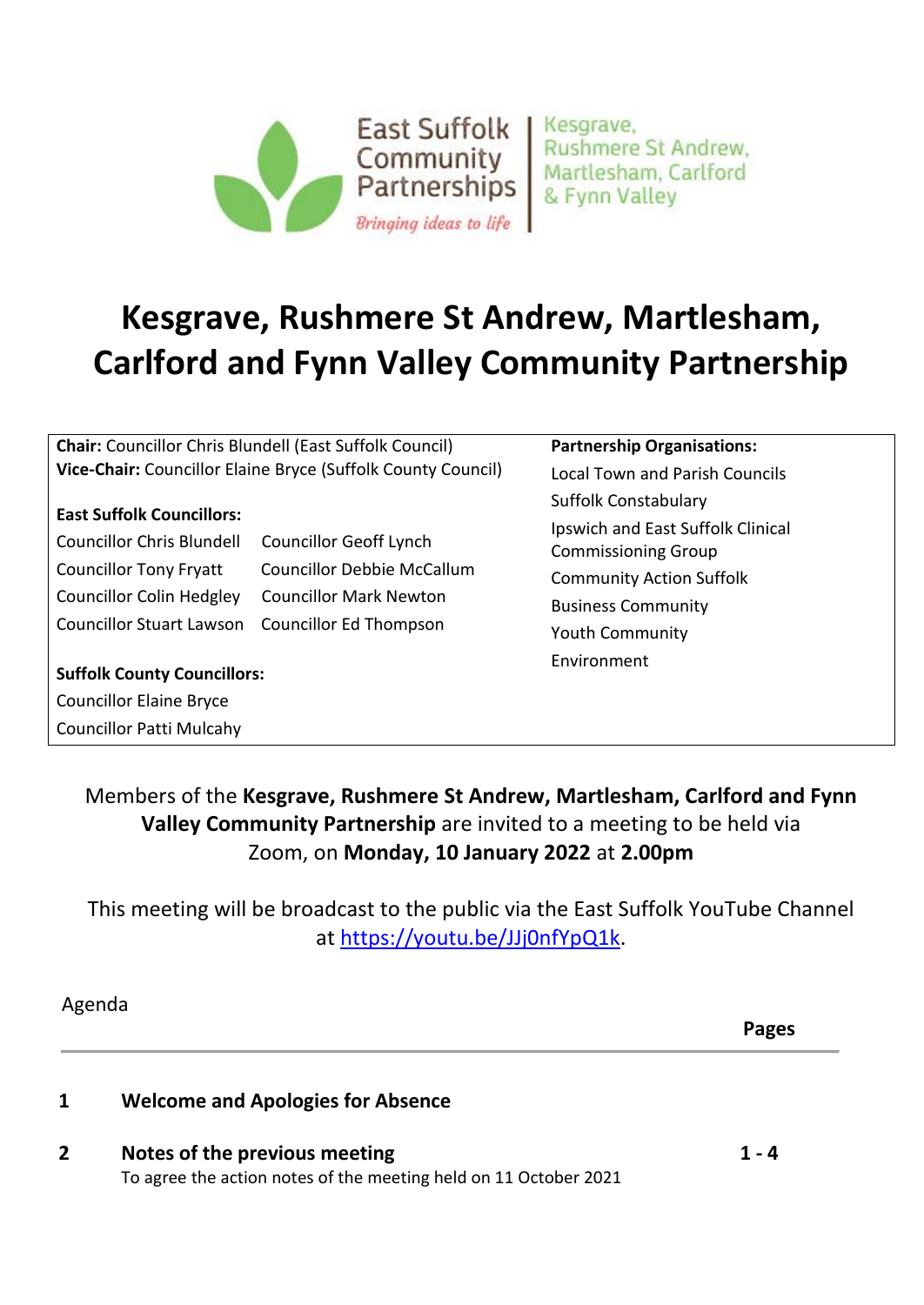| <b>Community Partnership Board Update</b><br>To receive an update from the Community Partnership Board's meeting held on<br>6 December 2021 | $5 - 6$   |
|---------------------------------------------------------------------------------------------------------------------------------------------|-----------|
| <b>Funding Proposal Bids</b><br>To receive funding proposal bids for projects related to the Road and Traffic<br>Safety priority            | $7 - 12$  |
| Data on the Community Partnership Area<br>To receive a refreshed data pack for the Community Partnership Area                               | $13 - 32$ |
| <b>Peer Review Challenge of Community Partnerships</b><br>To discuss the recent Peer Review Challenge of Community Partnerships             |           |
| <b>Community Self Help</b><br>To discuss community self help                                                                                |           |
| <b>Highways Signage</b><br>To discuss issues relating to highway signage                                                                    |           |
| Any other business                                                                                                                          |           |
| <b>Date of Next Meeting</b><br>Monday 11 April 2022, 2pm, venue to be confirmed                                                             |           |
|                                                                                                                                             |           |

#### **Filming, Videoing, Photography and Audio Recording at Partnership Meetings**

The Council and members of the partnership may record / film / photograph or broadcast this meeting.

The Council cannot guarantee public seating areas will not be filmed or recorded. By entering the Conference Room and sitting in the public seating area, those present will be deemed to have consented to the possible use of filmed images and sound recordings. If you do not wish to be recorded, please speak to a member of the Democratic Services team at the earliest opportunity.

If you require this document in large print, audio or Braille or in a different language, please contact the Democratic Services Team on 01502 523521 or email: [democraticservices@eastsuffolk.gov.uk](mailto:democraticservices@eastsuffolk.gov.uk)